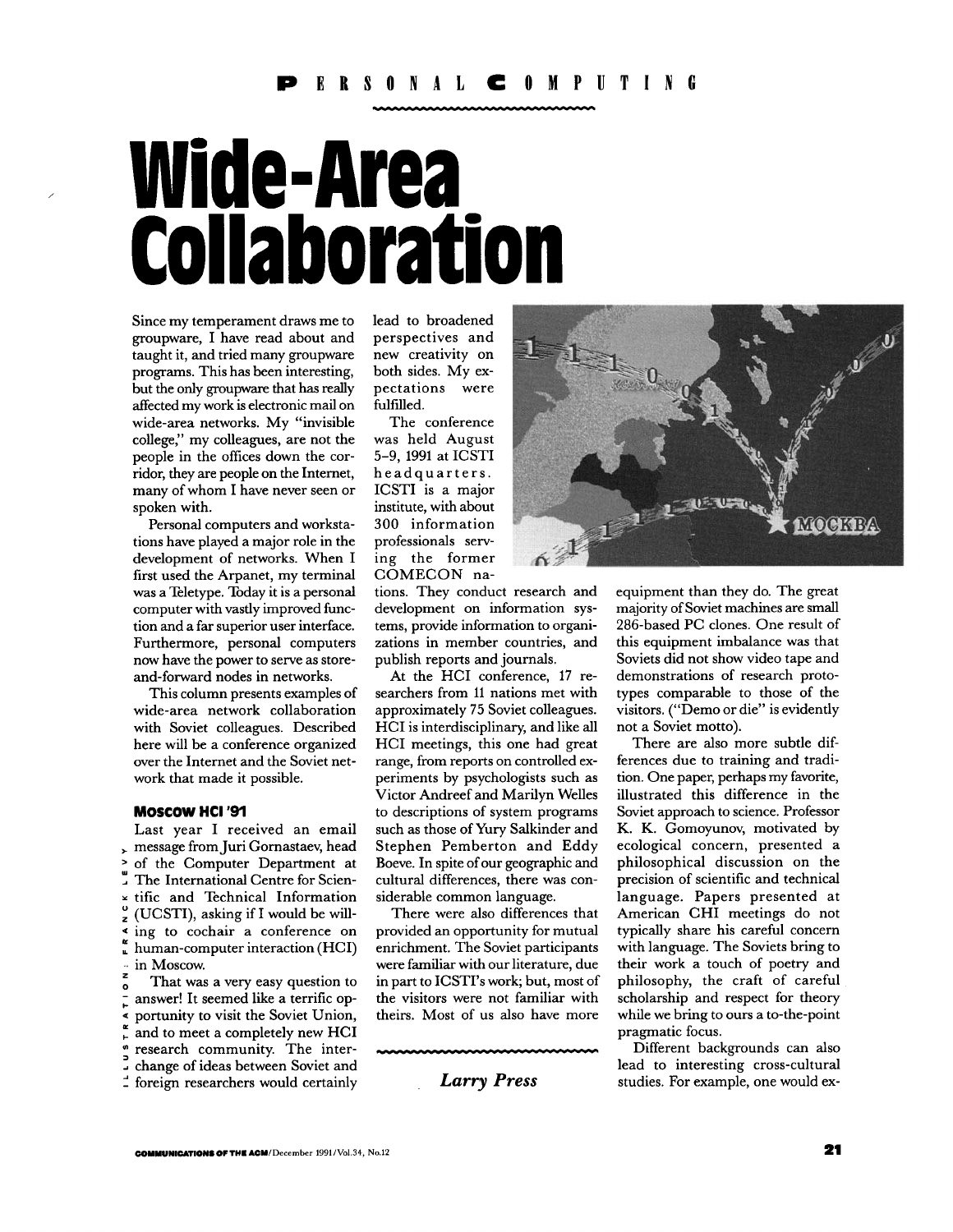## **The only network to provide domestic and international connection, and market its service for rubles was Reliable Communication (Relcom), operated by the Demos Cooperative.**



**Kremvax. This DEC VAX links the Relcom network to Eunet in Finland. Relcom con**sists of low-speed modems, PC compatibles, and a few VAXs--the

technology is appropriate in the Soviet Union and other nations with **poor communication Infrastructure and scarce capital.** 

pect attitudes toward cooperation as opposed to competition to be different in the Soviet Union than in the U.S. As Jonathan Grudin, Lynn Markus and others have noted, willingness to cooperate is a key variable in determining the success of groupware. Are Soviets more likely to cooperate, given their socialist background? Might they be less willing due to the need to play sophisticated bureaucratic games rather than those of more impersonal market-mediated competition? Cross-cultural research should yield insights and generalizations.

The conference also produced some concrete effects. Marylin Welles is planning a study of the effect of the location of events on air traffic control displays, inspired by one of the Soviet papers. Several Soviets are seeking post doctoral fellowships, visits have been planned, curricula, papers, software, and bibliographies exchanged, and Moscow HCI '92 is in the works.

This meeting could not have occurred without computer networks. From Juri's initial email message to the drafting and broadcasting of the call for papers, to the final arrangements for visas and travel schedules, the entire meeting was organized over networks. It is a compelling example of the value of global communication infrastructure.

## **soviet Networking**

Snyder, Jarmoszko and Goodman [1] and Dyson [3] have described the history and status of Soviet networks. Between them they mention seven carriers including Sprint<sup>™</sup>

and a network of about 60 Fidonet bulletin boards. The only network, however, to provide domestic and international connection, and market its service for rubles was Reliable Communication (Relcom), operated by the Demos Cooperative. I decided to visit Demos, and initiated contact with them by posting a message to a Usenet news group- another example of the network at work.

Since 1982, Demos has distributed its own version of Unix<sup>™</sup> in the Soviet Union. Initially they built a small network in support of their users, but it became clear there was pent-up demand for communication outside their customer base, so Relcom was formed with the cooperation of the prestigious Kurchatov Institute of Atomic Research. Relcom became commercial enterprise in April 1989, and established a link to EUnet through Helsinki, Finland on August 22, 1990, thereby connecting the Soviet Union to the rest of the world.

By the first anniversary of that connection (the day the Soviet coup ended), Relcom had spread to 70 Soviet cities from Leningrad in the West to Vladivostok in the East, and 395 organizations were using it- universities, research institutes, stock and commodity exchanges, news services, high schools, politicians, and government agencies.<sup>1</sup>

<sup>1</sup>Relcom and other Soviet enterprises are already working in a free market. For example, Galuszka and Kranz [2] state that there are some 300 commodity exchanges operating in the Soviet Union with goods ranging from sugar and oil to PC-compatibles. The high prices are out of the range of most private citizens, but that is the price of moving into a market economy.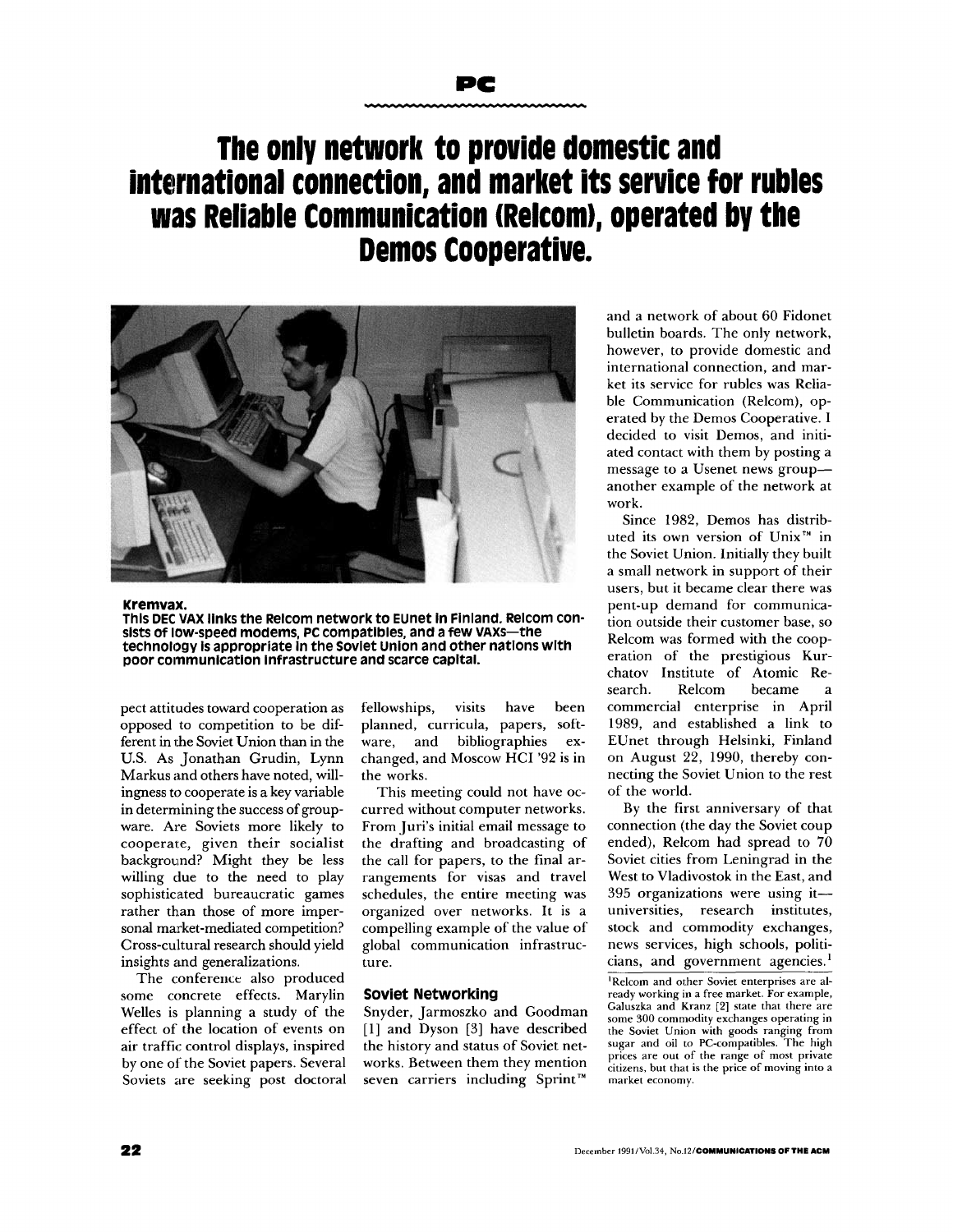The dial-up line to Finland now handles about 30 megabytes of twoway traffic daily.

Since free communication is incompatible with repressive dictatorship, Relcom would have been prohibited in the past. Gorbachev's Glasnost made Relcom possible, and it quickly became a significant segment of the Soviet communication infrastructure. Relcom repaid Gorbachev during the coup by helping save his job and perhaps his life. (See Sidebar: "Relcom During the Coup" this issue.)

Part of Relcom's success is because the postal and telephone services in the Soviet Union are poor, making email attractive. Another element of its success is that it uses low-cost, appropriate technology. Relcom's primary technologies are dial-up phone lines and personal computers. Of the 395 machines in its net map file, only seven are VAXes or "Vax-like," 17 are 386 based PCs, and most of the remainder are 286-based PC clones. The final element in its success is the Demos people. They are very skillful as technicians and as entrepreneurs (Demos is 100% free enterprise), yet they are different from their counterparts in the U.S. They are more idealistic and less competitive. If they were in the U.S., my guess is they would either be computer science graduate students or yuppies.

Relcom may be a good model for other nations with poor telephone and postal systems, little capital,

## **Relcom During the Coup**

During the recent coup In the Soviet Union, Jonathan Grudln, I, and others over the net relayed news and encouragement to the Soviet Union. There was also two-way traffic on the talk.politics.soviet (TPS) Usenet news group. The following are sample postlngs to TPS and excerpts from emall messages I received from Demos (unless otherwise noted). Vadlm and Pollna Antonov are married, and are members of the Demos Cooperative.

- Posted to TPS shortly after the coup began: Oh, do not say. I've seen the tanks with my own eyes. I hope we'll be able to communicate during the next few days. Communists cannot rape the Mother Russia once again! (Vadim)
- Reply to my first anxious emall message: Don't worry, we're ok, though frightened and angry. MOSCOW Is full of tanks and military machines--I hate them. They try to close all mass media, they stopped CNN an hour ago, and Soviet TV transmits opera and old movles....Now we transmit Information enough to put us in prison for the rest of our life. (Pollna)

A request for Information for translation and distribution:

...may be you'd write me what do they say on your TV about the situation, as we can't watch CNN now. (Pollna)

Moral support may have been more valuable than Information:

You can't even Imagine how grateful we are for your help and support in this terrible time! The best thing Is to know that we aren't alone. (Pollna) Message to DOUg Jones at the University of Iowa regarding backup:

Yes, we already prepared to shift to underground; you know-reserve nodes, backup channel, hidden locations. They'll have a hard time catching usl Anyway, our main communication line Is still

open and It makes us more optimistic. (Vadlm) The people and machines dispersed after the early days:

DOn't worry; the only danger for us Is If they catch and arrest us, as we are sitting at home (valera Is at Demos) and distributing all the Information we have. (Pollna)

Why Demos was not closed by the **KGB:** 

Thanks Heaven, these cretins don't consider us mass media! (pollna)

Posted when the USSR-Flnland link became overloaded:

Please stop flooding the only narrow channel with bogus messages with silly questions. Note that It's neither a toy nor a means to reach your relatives or friends. We need the bandwidth to help organize the resistance. Please, do not (even unintentionally) help these fasclstsl (Vadlm) *fin spite of this message, traffic* rose *to a high of 13,159 messages on August 21st, more than twice the usual volume).* Polina Antonova



The first hopeful emall I received:

Really good news. Right now we're listening to **Radio Russia (withOut any Jammlngl); they tOld that the eight left Moscow, no one knows where...Hard**  to believe...Maybe, they've really run away? (Polina) It's all over:

NOW Vadlm and I have to do our usual work (that's **so nlcel) and Valera and Mike Korotaev went to sleep. They were on duty the whOle** *night.* **NOW there Is celebration In MOSCOW. we Just watched president Gorbachev on TV. (Pollna)** 

**George Tereshko's posting of gratitude: when the dark night fell upon MOSCOW, Relcom was one source of light for us. Thanks tO these brave people we could get** *Information* **and hope.** 

**Complete archives of TPS and the Relcom traffic**  during the COUp are available via FTP on the Internet.